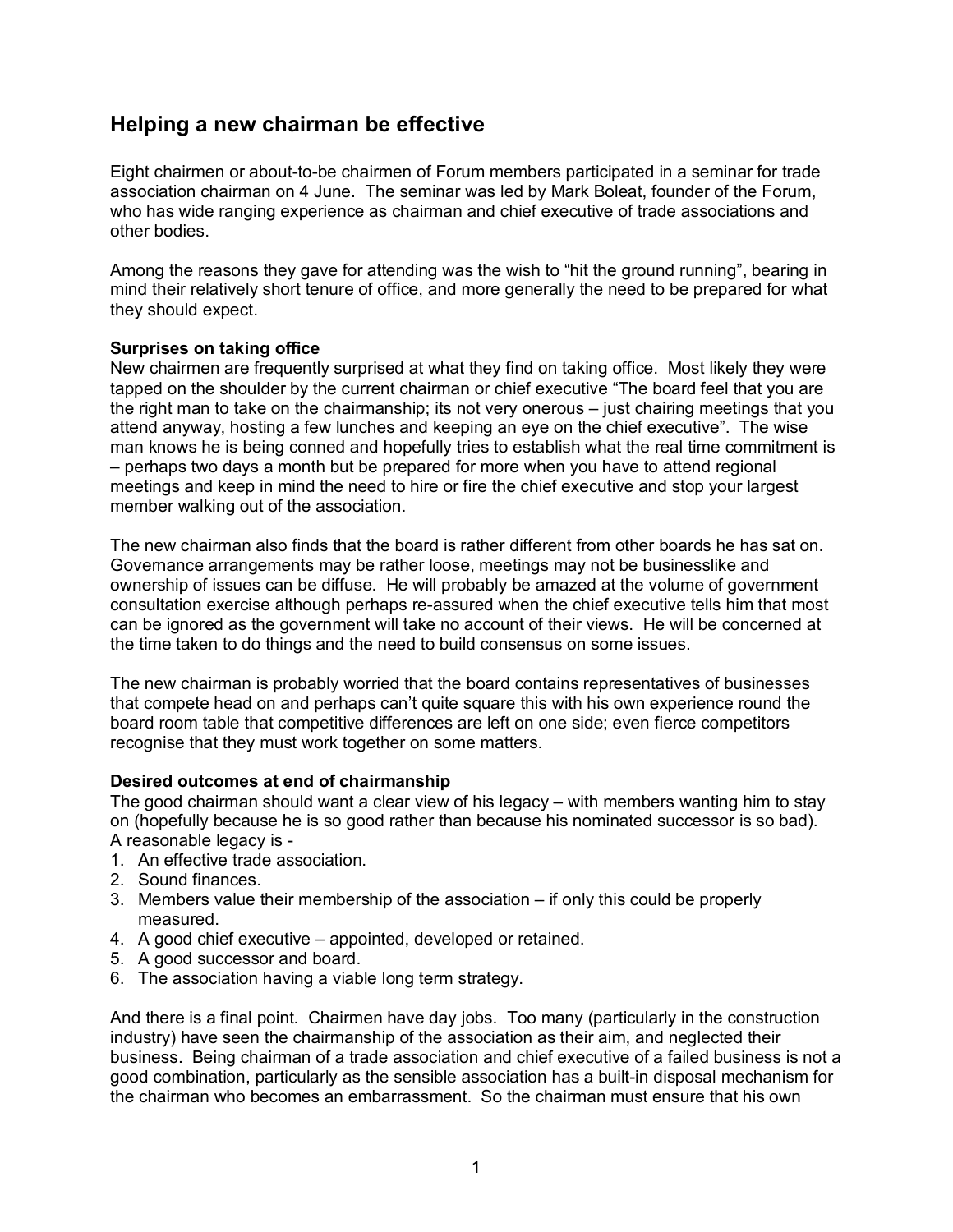business is not unduly adversely affected. However, he should be worried if his executive colleagues are keen for him to spend more time on association business including a lengthy tour of the antipodes and extended visits to develop contacts in China.

#### **Due diligence checklist for a new chairman**

When approached to be a non executive director of a commercial business the sensible executive now does not ask "how much" and "where do I sign", but rather undertakes a due diligence exercise including meeting the board and the executives separately, studying the accounts and audit letters, perhaps seeing the auditors and any regulator and generally sniffing around. When approached to be a chairman of a trade association a similar due diligence exercise is needed.

The seminar developed its own checklist, shown in the accompanying box. If the chief executive cannot provide the information on the spot that is the first problem to be dealt with!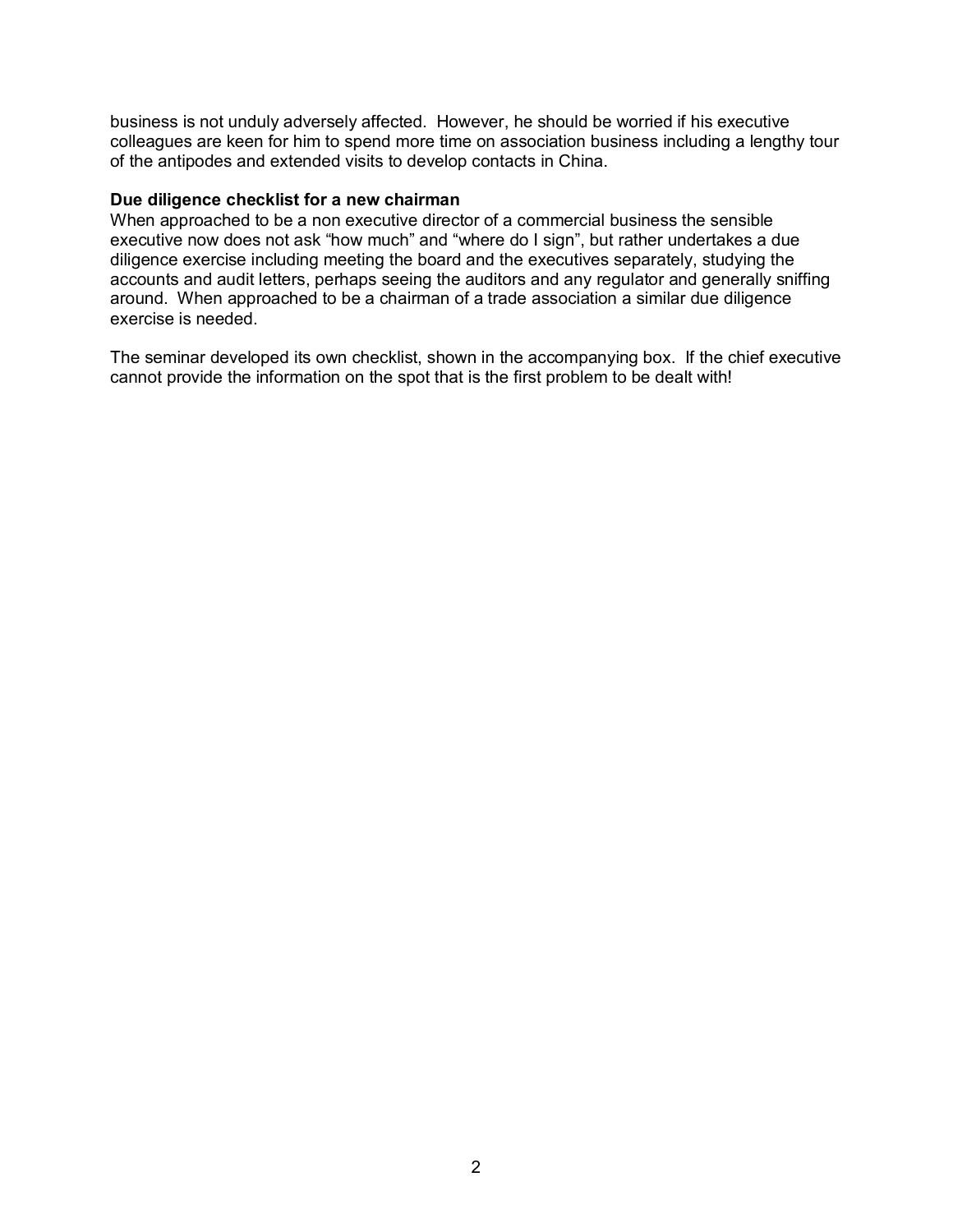## **Due diligence checklist for a new Chairman**

- 1. Financial position
	- a. Medium term forecast.
	- b. Pension liabilities are these understood and provided for.
	- c. Property costs, particularly if a lease is due for renewal or the association has to move.
	- d. Reserves what is the policy and is it appropriate. The desired level of reserves must take account of factors such as whether the association own its offices and the stability of subscription income.
	- e. Trends in subscription income taking account of factors not within the control of the association such as mergers and takeovers.
	- f. Quality of auditors. Trade associations are prized clients. Often a small association can get a good audit deal and advice on tax and other matters as the auditor sees this as a means of getting business. Ideally the auditor should have significant business with the members.
	- g. Financial controls.
- 2. People
	- a. Chief executive contract, appraisal reports, salary, plans for future, effectiveness.
	- b. Other senior staff problem cases, succession planning.
- 3. Major issues to be dealt with during chairmanship policy or organisational.
- 4. Relationships
	- a. Members. There is a need to manage expectations as well as delivering what members want.
	- b. Government and regulators.
	- c. Other trade associations.
	- d. The press.

### 5. Board

- a. Strength.
- b. Potential conflicts.
- c. Succession planning.

6. How effective is the trade association.

Assessing effectiveness for a trade association is difficult. The CEO should have a view, perhaps backed up by an internal or external study. The following stakeholders can be consulted – their perceptions may be an issue in themselves. The CEO should have his own views on each of the stakeholders' perception of the association.

- a. Members. Some associations conduct regular member surveys. Board members and regional representatives can provide a subjective judgment. Membership trends may give a more objective test.
- b. Government officials and regulators. In sectors where there are a number of government officials or regulators at a senior level who have regular contact with the association then their views will be very useful. However, many associations, particularly smaller ones, have no such contacts.
- c. Other trade associations, eg of customers or suppliers.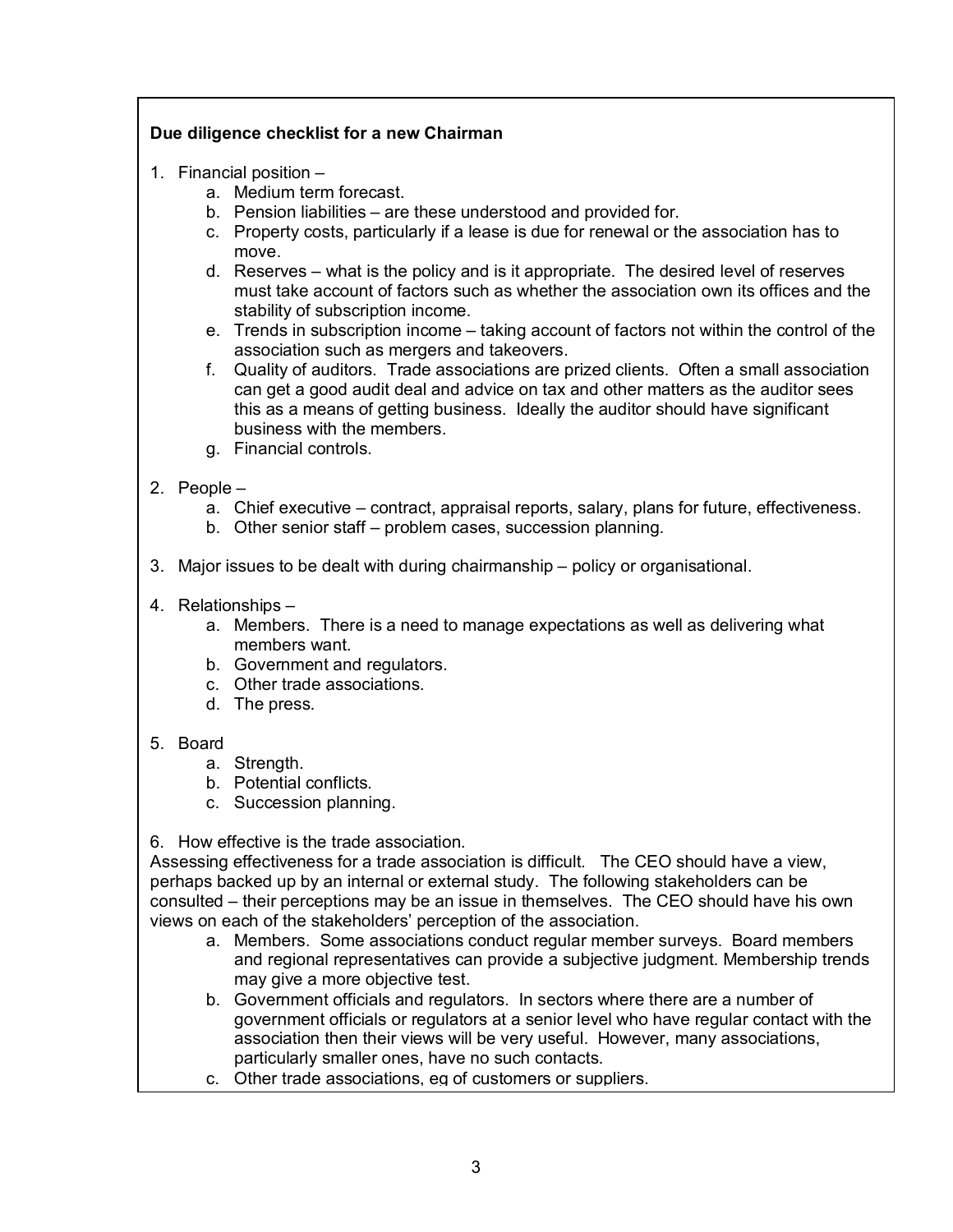### **Working with the chief executive**

A key working relationship in any organisation is between the chairman and the chief executive. So it is in trade associations. But the relationship is different from that in other organisations. It is more likely that the chief executive will have chosen the chairman than the other way round. And the chairman is likely to serve for just two years while the chief executive is a permanent appointment.

The chief executive has a duty to give, and the chairman a duty to request, full information about the chief executive's employment, including contract, terms and conditions, the results of any appraisals and salary progression. Sensibly, the chairman-elect should seek an early meeting with the chief executive to ensure that there is a common understanding of these key points and also for the chairman to understand the chief executive's own career plans. The chairman and the chief executive must develop a common understanding of their respective roles. It can make sense for this to be documented, particularly in associations where different chairmen may have very different ideas about their roles.

Some chairmen may regard getting rid of a chief executive as a success. Others regard losing the chief executive as their worst nightmare. Either way the chairman must be ready to recruit a new chief executive. Many get it wrong, by not being clear about the role and perhaps being overly influenced by their own HR Director whose knowledge of the trade association market is little or non--existent. There are three golden rules for a chairman looking for a new chief executive -

- 1. If you use a headhunter use one that knows about trade associations not the one the chairman's own business sector.
- 2. Remuneration needs to be attractive another £10 20,000 on the salary may produce a much better field.
- 3. It is worth considering a part time appointment. A £100,000 person three days a week is likely to be better value than a £60,000 person full time.

### **Agendas**

The chairman is responsible for the conduct of board meetings. He must ensure that he does not preside over a "fish or chicken" board, that is a board that endlessly debates whether to have fish or chicken at the annual lunch. A good tactic is to ensure that over a period of one year the board –

- 1. Reviews strategy and sets the annual work plan (with a full review of strategy every  $3 5$ years).
- 2. Sets the budget and subscriptions.
- 3. Reviews staffing issues.
- 4. Reviews membership trends and attitudes.
- 5. Analyses the market position of the association, including competitors and potential competitors.
- 6. Reviews the risk register
- 7. Reviews governance a one page survey works well where there are no major issues.

The chairman also needs to be involved in planning board agendas, and ensuring that normal good practice rules for agendas apply –

- 1. Agendas go out a week before meetings no late papers unless a major new issue.
- 2. Papers should be brief, stand-alone, clearly set out the issue and recommendations, and if more than a few pages have an executive summary.
- 3. The time of board members should not be spent by staff "speaking to" or introducing papers.